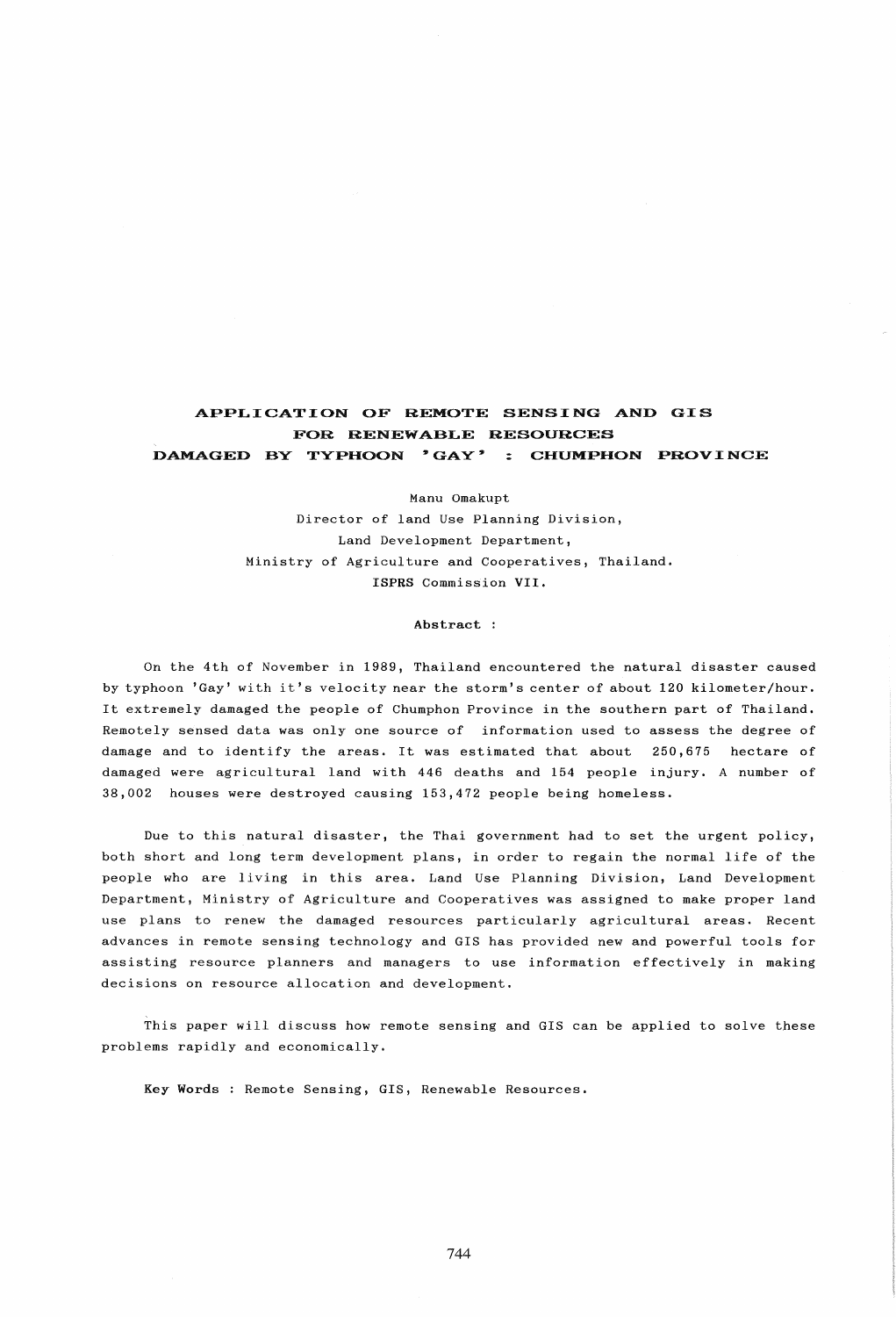## Background

Thailand locates in the central part of Indochinese peninsular as well as the entire Southeast Asian region and covers an area of  $550,000$  km<sup>2</sup> approximately. It lies latitudinally between 5<sup>0</sup> 45' and 20<sup>0</sup> 30' North and longitudinally between 97° 30' 105° 45' East. It has common frontiers with the laos People's Democratic on the North and Northeast; with the Kampuchea on the East; and with the Burma on the North and West. Peninsular Thailand is bounded on the South by Malaysia. The population is about 56 millions with an annual rate of increase of about 1.3 %.

Thailand has a climate dominated by the monsoon. Most of the country can be classified as tropical savannah with the exception of the east and southern peninsular, where tropical monsoon predominates. There are three main seasons namely: a rainy season from May to October; a cool-dry season from November to February and a hot-dry season from March to May. The southern and eastern coast of the country receive 1,000 2,000 mm of precipitation per year. The average temperature,  $27^{\circ}$  C, is relatively uniform and is influenced by the relative proximity to the sea and by the regularity and seasonality of the rainfall. The average annual humidity is 75 % approximately.

Physiographically, Thailand can be roughly divided into four regions, namely Central; Northern; Northeastern; and Southern Peninsular Regions. Locally, Chumphon Province locates in Southern Peninsular region of Thailand (Figure 1).



Figure 1. Map of Thailand and location of Chumphon Province .

The Typhoon 'Gay' was developed from an active low Pressure cell, which originated on the outer part of the Gulf of Thailand on 31 October and moved NW ward almost parallel to the Eastern coast of Southern Thailand into the mid-Gulf of Thailand. It was reported that the height of sea waves were more than 10 m with wind velocity of more than 120 km/hr. It hit Pathiu District with the wind velocity of about 30 km/hr on 4 November 1989 (Figure 2).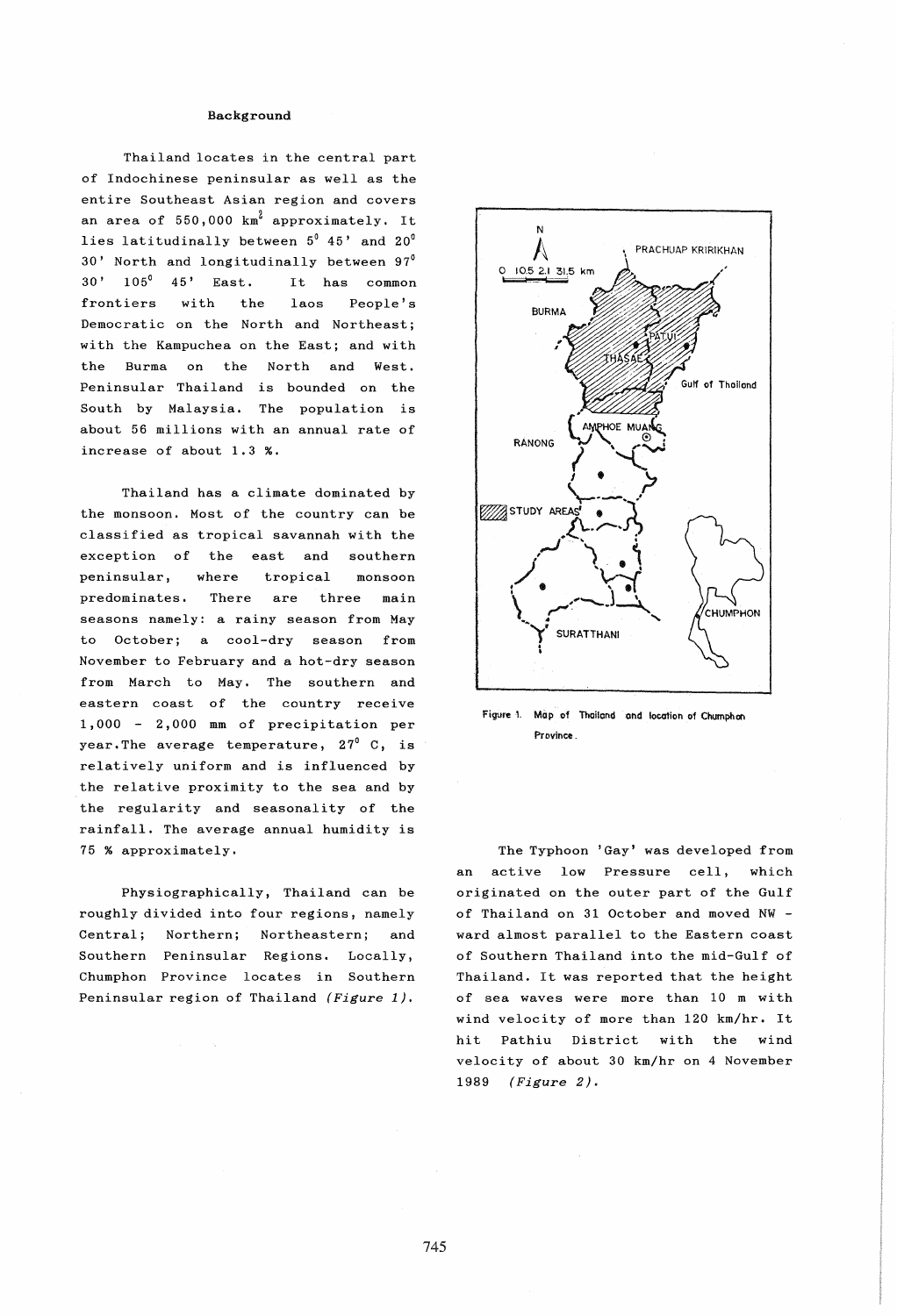

This tremendous typhoon caused heavy flooding and landslide which claimed several hundred lives, devastated property and damaged large agricultural areas. On the mountainous land, large areas of rubber plantation and trees were uprooted and destroyed by landslides. On the plain below, many agricultural settlements were totally overwhelmed by flash flooding and were buried underneath sandy sediment and mud. The disaster paralyzed the social and agricultural activities in the affected areas. The estimated cost of damage was about US\$ 268 million.

In order to regain the normal life of the people living in this area, the Royal Thai Government immediately established a Central Committee for rapid rehabilitation of flood - affected areas. The Land Use Planning Division, Land Development Department under Ministry of Agriculture and Cooperatives, was commissioned to formulate proper land use plans to renew the damaged resources particularly the agricultural areas.

## Objectives

- To assess the degree of damaged by  $1.$ Typhoon 'Gay'.
- 2. To identify the areas damaged by Typhoon 'Gay'.
- 3. To potentially formulate the appropriate land use plans.

## Study Areas

Peninsular Thailand consists of 14 provinces covering an area of about  $70,715$   $km^2$  or 14% of the country area. About 40% of this region is hilly and mountainous experiences land. higher The peninsular temperatures and heavier rainfall frequentially than the other regions during the Northeast Monsoon.

The areas damaged by Typhoon 'Gay' disaster were about 250,675 ha located within 3 Districts of Chumphon Province, namely : Thasae; Pathiu District and the upper part of Muang District. It located at  $10^0$  30' 00" to  $11^0$  1' 53" N latitudinally and  $98^{\circ}$  53' 31" to  $99^{\circ}$  31' 19" longitudinally with adjacent to other areas as following :

| North | adjacent to the Republic of   |  |  |
|-------|-------------------------------|--|--|
|       | Burma and Prachuap Khirikhan  |  |  |
|       | Province.                     |  |  |
| South | Muang District.               |  |  |
| East. | the Gulf of Thailand.         |  |  |
| West. | having common boundary with   |  |  |
|       | Republic of Burma; and Ranong |  |  |
|       | Province.                     |  |  |
|       |                               |  |  |

#### Methodology

The methodology of this study includes visual interpretation of Landsat TM and SPOT imagery followed by stereoscopic interpretation of aerial photos, computer manipulation, and incorporation of ground truthing information and socio - economic survey.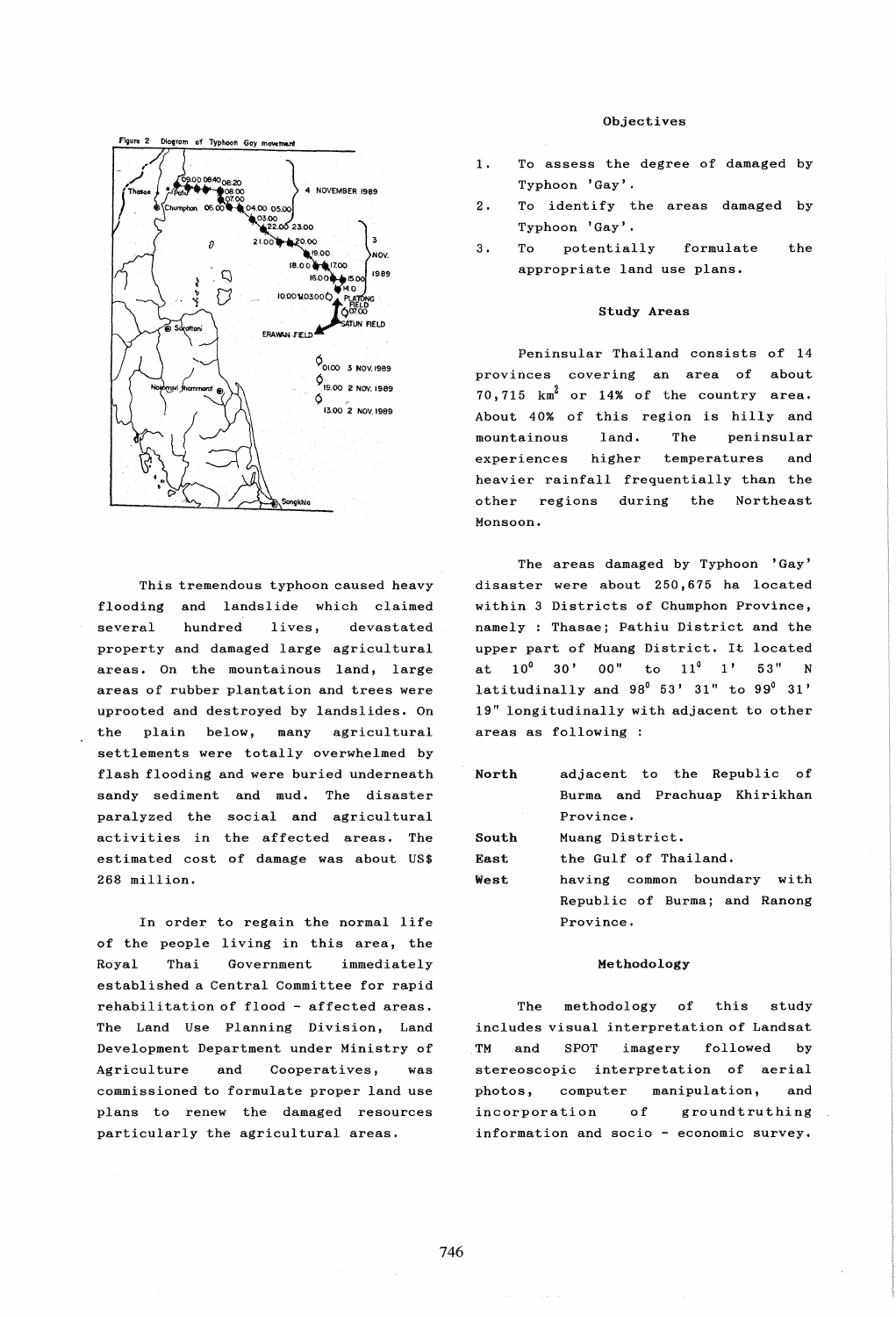Remotely sensed techniques have been used as an aid for land use survey in Thailand since 1970s. According to radiometric and geometric properties related to the physical; biological and land use parameters, an original image of this study was interpreted,considering the spectral and spatial aspects of that image. Visual interpretation of the images was taken by using the most important diagnostic characteristics, including shape; size; tone /color; texture; contrast and pattern. The existing land use of Chumphon Province in 1979 and the map of coconut plantation in 1986 were closely taken into consideration during interpretation. The interpreted details were transferred to the Base maps. They were subsequently verified and confirmed during groundtruthing.

Stereoscopic interpretation of black and white aerial photos was done parallelly using topographic maps as referenced maps. These were also verified and updated during field survey. The incorporation of updated groundtruth data into socio  $\sim$  economic data was done possibly. The damaged areas were identified and then estimated areas were measured by using dot - grid counting.

Geographically, the current damaged maps were manually overlaid with soil map; soil potential and suitability map; maps of water resource, forest resource, climatic factor; and socio - economic constrains to formulate the potential land use plans as maps.

# Data Used

The remotely sensed data and other maps used in land use survey, groundtruthing and in formulating alternative land use plans are as following :

1. Topographic maps at a scale of 1 50,000 prepared by The Royal Thai Survey Department (RTSD) :

Map Sheet No. 4830 I, II, III, IV Map Sheet No. 4831 II, III Map Sheet No. 4730 I, II Map Sheet No. 4729 I, IV Map Sheet No. 4829 IV

- 2. Topographic maps at a scale of 1 250,000 prepared by RTSD
- 3. Aerial Photos at a scale of 1 : 15,000 taken before the typhoon 'Gay' disaster
- 4. A SPOT imagery acquired in October 1989 at a scale of 1 : 50,000
- 5. Landsat TM (Thematic Mapper) at a scale of  $1:250,000$  taken in July 1989
- 6. Aerial Photos at a scale of 1 : 15,000 taken immediately after the typhoon 'Gay' disaster
- 7. Land Use Map of Chumphon Province at a scale of 1:100,000 in 1979 prepared by The Division of Soil Classification, Land Development Department
- 8. Suitability Map of Coconut Plantation in 1986 of Chumphon Province at a scale of 1: 50,000 prepared by The Division of Soil Classification, Land Development Department
- 9. Report on Soil Suitability for economic crops in affected areas: Muang District, Thasae District and Pathiu District Chumphon Province prepared by The Division of Soil Survey and Classification, Land Development Department (Technical Paper no. 122 : December 1989)

# Results and Discussion

The results of using remote sensing techniques as an aid in the assessment of natural disaster clearly showed the total devastated areas caused by Typhoon Gay.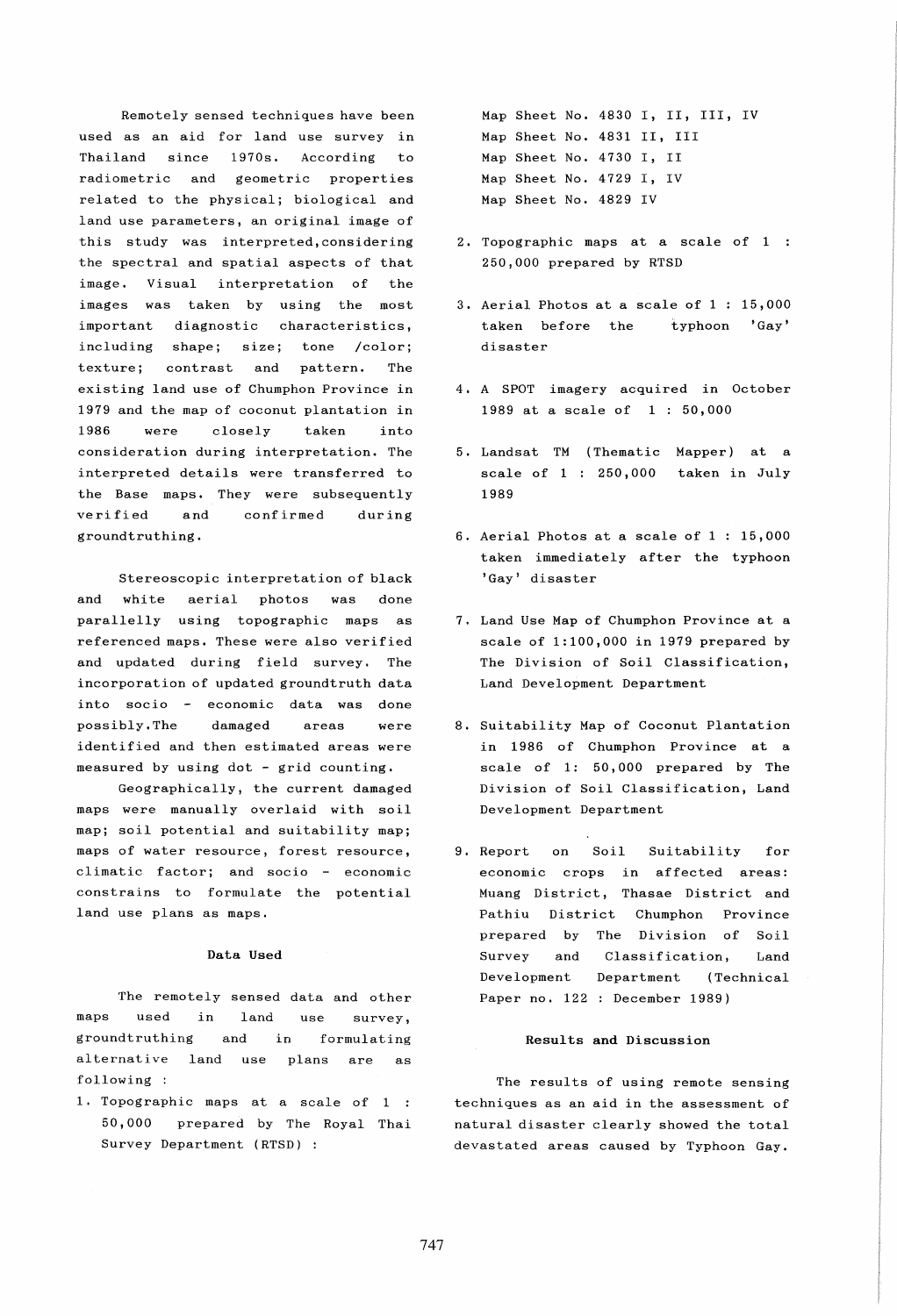The areas were about 250,675 ha covering 3 Districts of Chumphon Province as shown in Figure 1.

The criteria used in this assessment can be categorized by the degree of damage as follows :

1. Severely damaged area was the areas of more than 70 % devastation.

2. Moderately damaged area was the areas of 30 % - 70 % devastation.

3. Slightly damaged area was the areas of less than 30 % devastation.

Within this criteria, the existing land use with can be identified as shown in Table 1.

| Land Use                | Areas of Damaged(ha) |                     |        |         |
|-------------------------|----------------------|---------------------|--------|---------|
| Type                    | Severely             | Moderately Slightly |        | Total   |
| Agriculture-Monocrop    |                      |                     |        |         |
| Upland crop             |                      |                     |        | 4,545   |
| Coconut                 | 17,271               | 2,244               | 1,059  | 20,574  |
| Coffee                  | 2,210                | 12,458              | 903    | 15,171  |
| Oil palm                | 3,767                | 4,353               | 9,314  | 17,434  |
| Para rubber             | 21,996               | 2,579               | 18,404 | 42,980  |
| Orchard & Trees         | 136                  | 62                  | 294    | 492     |
| Agriculture-Mixed crops |                      |                     |        |         |
| Mixed Orchards          | 10,780               | 1,871               | 3,387  | 16,039  |
| Coconut & Coffee        | 2,860                | 760                 | 772    | 4,343   |
| Coconut & Trees/Orch.   | 450                  |                     | 5      | 455     |
| Paddy field             |                      |                     |        | 10,394  |
| Forestland              |                      |                     |        | 87,636  |
| Peatland                |                      |                     |        | 3,771   |
| Villages & Buildings    |                      |                     |        | 605     |
| Unidentified areas      |                      |                     |        |         |
| Improved pasture        |                      |                     |        |         |
| Wasteland               |                      |                     |        | 363     |
| Water resources         |                      |                     |        | 25,437  |
|                         |                      |                     |        | 436     |
|                         |                      |                     |        |         |
|                         |                      | Total               |        | 250,675 |

Table 1 : Land use type and devasted areas identification

From Table 1., there was only 10 % of total areas, 250,675 ha, having the unidentified areas due to the less importance economically. There was about 34 % having general assessment with no-identified the degree of damage. Whereas there was about 47 % having the clear assessment of severely, moderately and slightly damages in the percentage of 23.71, 9.70, and 13.43 of the total area respectively. These figures warned planners to make decision on particular use of land and management carefully, Consideringly, on the basis of land damaged by the disaster and the properties of soils/lands themselves this devastation can be renewed by making the zonation of improvement and rehabilitation to be implemented as described below

- 1. Severely damaged area was assigned to be 'development zone' in which it needs a good plan to manage and develop the renewable resources sustainably. More importantly, land should be totally reformed prior to implementing the appropriate land use plans.
- 2. Moderately damaged area was assigned to be 'rehabilitated zone'. Some of the lands will be reclaimed to as it used to be while some will be remanaged and developed to regain its normal effectively,
- 3. Slightly damaged area was assigned to be 'improvement zone', This area will be easily managed to increase the productivity of land.
- 4. The rest of those identified areas can be developed and managed in terms of tourism, industrialization, animal husbandry and etc.

However, the urgent need is to develop the agricultural land to be used productively and conservatively in order to regain their normal life as well as to prevent the possible natural disaster in the future. Socio - economic survey was then incorporated with the physical plans to formulate the feasible land use plans.

# Conclusion

The combination of remotely sensed data with groundtruthing information provided most of the best ways to assess the devastation caused by Typhoon Gay, then, to identify the areas and to do mapping on the topographic maps. This in turn allows quick and good sources of